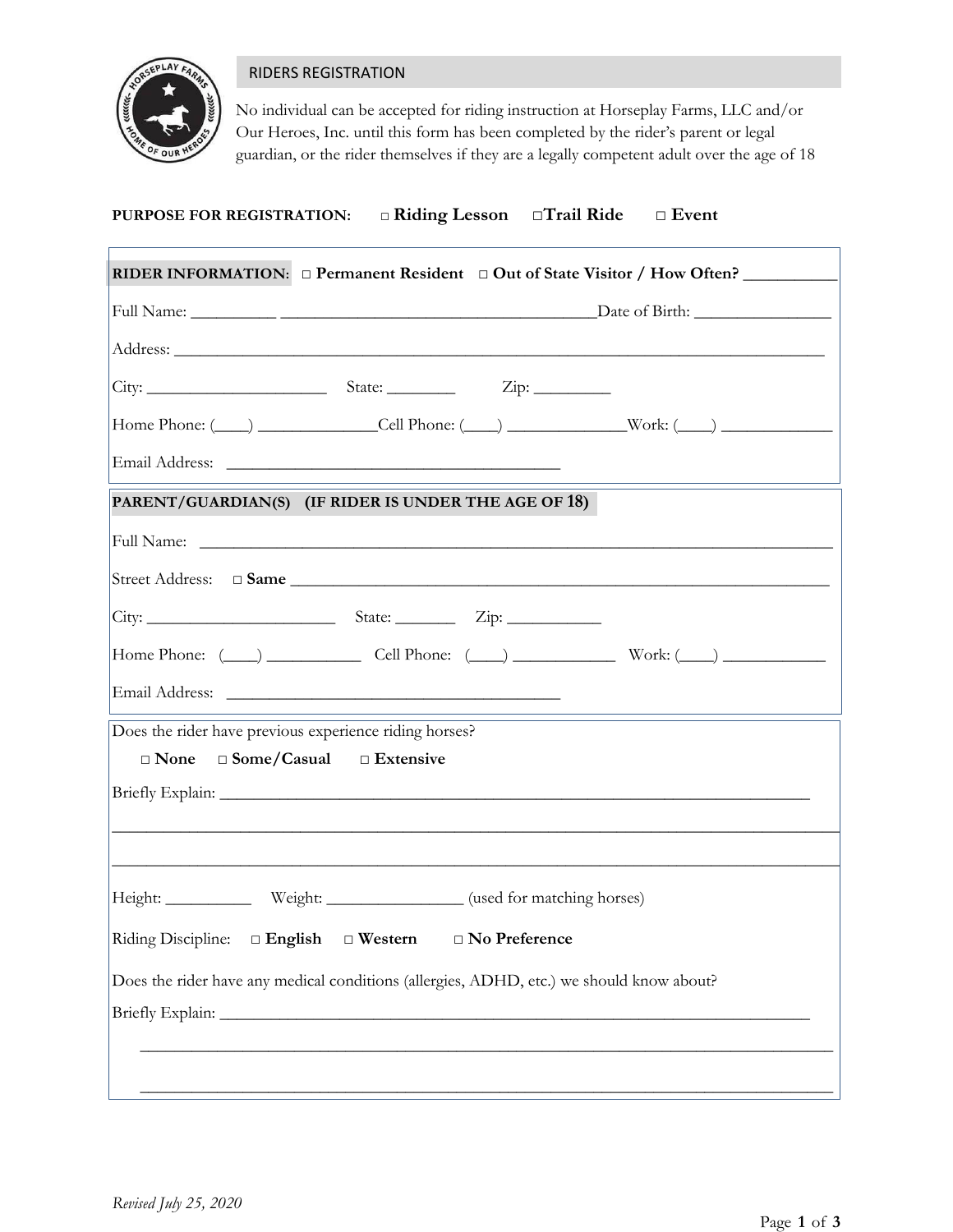## **PHYSICIAN INFORMATION**

|                                       |                                                                                                                                                                                                                                                                                                                                                                                                                                                                                                                                                     | State: |
|---------------------------------------|-----------------------------------------------------------------------------------------------------------------------------------------------------------------------------------------------------------------------------------------------------------------------------------------------------------------------------------------------------------------------------------------------------------------------------------------------------------------------------------------------------------------------------------------------------|--------|
|                                       |                                                                                                                                                                                                                                                                                                                                                                                                                                                                                                                                                     |        |
|                                       | EMERGENCY CONTACT IN ABSENCE OF PARENT/GUARDIAN                                                                                                                                                                                                                                                                                                                                                                                                                                                                                                     |        |
|                                       |                                                                                                                                                                                                                                                                                                                                                                                                                                                                                                                                                     |        |
|                                       | Address: <u>City:</u> City: State: Zip: Zip:                                                                                                                                                                                                                                                                                                                                                                                                                                                                                                        |        |
|                                       | Home Phone: $(\_\_\_)$ Cell Phone: $(\_\_)$ Work: $(\_\_)$                                                                                                                                                                                                                                                                                                                                                                                                                                                                                          |        |
|                                       |                                                                                                                                                                                                                                                                                                                                                                                                                                                                                                                                                     |        |
| treatment of myself or my child/ward. | myself or my child/ward. The emergency contact listed above will be contacted. I authorize Horseplay Farms<br>LLC and Our Heroes, Inc. to use the information provided on this form to assist in the emergency medical                                                                                                                                                                                                                                                                                                                              |        |
|                                       |                                                                                                                                                                                                                                                                                                                                                                                                                                                                                                                                                     |        |
|                                       |                                                                                                                                                                                                                                                                                                                                                                                                                                                                                                                                                     |        |
| PHOTO RELEASE FORM                    | After valuable consideration, which is hereby acknowledged to be sufficient, the undersigned hereby grants<br>permission to Horseplay Farms, LLC and Our Heroes, Inc. to take or have taken still and moving<br>photographs and films, including television footage, of the following individual:                                                                                                                                                                                                                                                   |        |
|                                       |                                                                                                                                                                                                                                                                                                                                                                                                                                                                                                                                                     |        |
|                                       | The undersigned hereby consents and authorizes Horseplay Farms, LLC and Our Heroes, Inc. to use and<br>reproduce photographs, films, and footage to circulate and publicize by all means including but without limit<br>to the generality of newspapers, television media, internet promotion(s), Facebook, YouTube, blogs and<br>websites, brochures, pamphlets, instructional materials, books and clinical/therapeutic materials. With regard<br>to the forecours metand, no compensation was expediuous or promised and it is with the full and |        |

to the foregoing material, no compensation was agreed upon or promised and it is with the full and uninduced consent that Horseplay Farms, LLC and Our Heroes, Inc. can use media representation of the undersigned for the purpose of promoting and aiding Horseplay Farms, LLC and Our Heroes, Inc. and their work.

Consent for Photographs (Check one): Yes \_\_\_\_\_\_\_ No \_\_\_\_\_\_